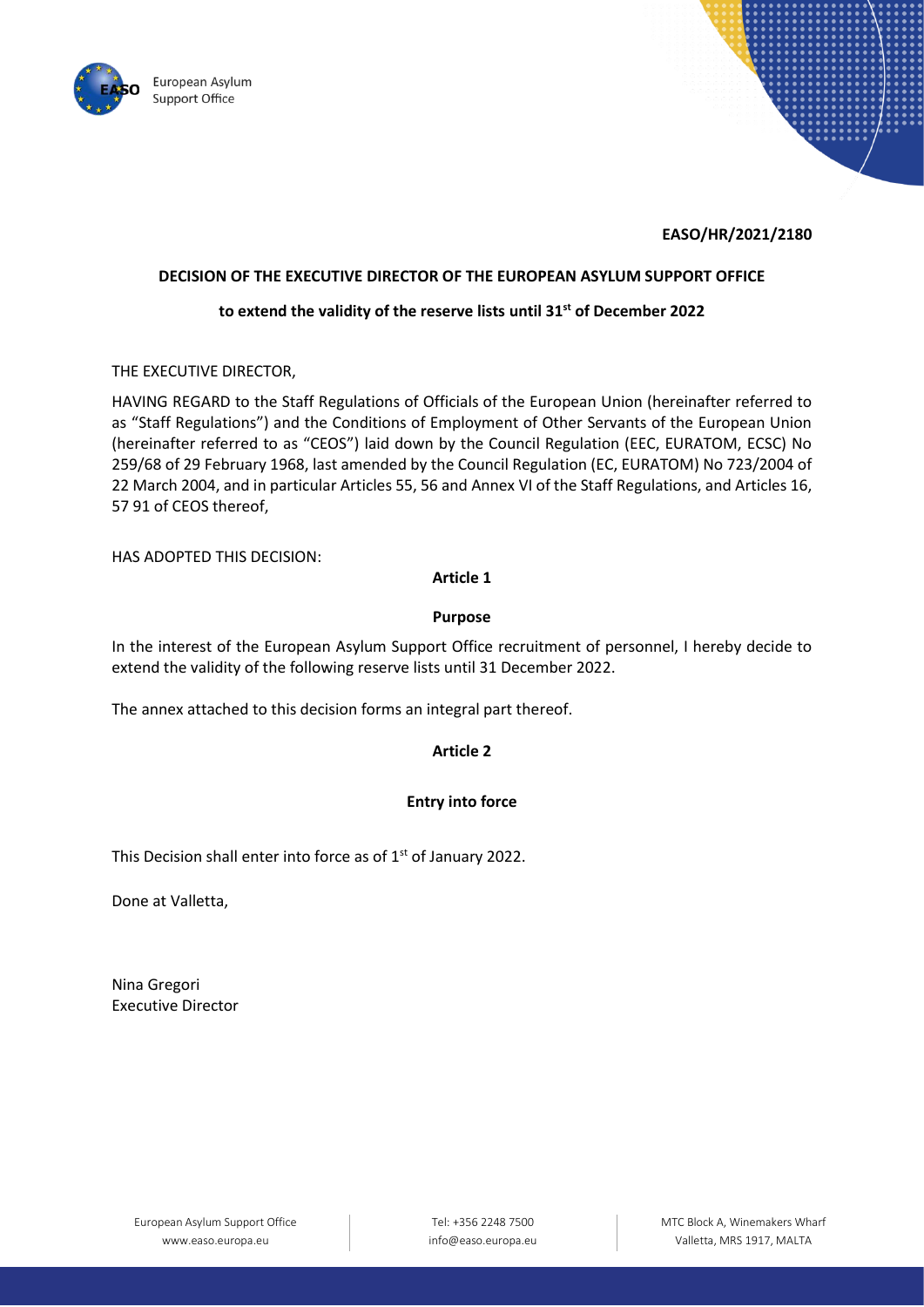#### **Annex**

| List of Selection Procedures for which the validity of the reserve lists will be extended until 31 December |
|-------------------------------------------------------------------------------------------------------------|
| 2022                                                                                                        |

| <b>Selection procedure</b> | <b>Job Title</b>                                  | <b>Department</b> | Unit        | <b>Function</b><br><b>Group and</b><br>Grade |
|----------------------------|---------------------------------------------------|-------------------|-------------|----------------------------------------------|
| EASO/2019/CA/001           | Graphic Designer and<br><b>Printing Assistant</b> | ED                | CPRU        | FG III                                       |
| EASO/2019/CA/003           | <b>E-learning Support</b><br>Officer              | <b>TPDC</b>       | TIU-        | FG IV                                        |
| EASO/2019/CA/006           | Asylum Project<br>Support Officer                 | AKC               | ACGU        | FG IV                                        |
| EASO/2019/CA/010           | Webmaster                                         | ED                | CPRU        | FG III                                       |
| EASO/2019/TA/007           | Procurement Officer                               | AC                | <b>FPU</b>  | AD <sub>5</sub>                              |
| EASO/2019/TA/008           | Senior Vulnerability<br>Officer                   | AKC               | ACGU        | AD <sub>7</sub>                              |
| EASO/2019/TA/009           | Senior Asylum<br>Process Officer                  | AKC               | ACGU        | AD <sub>7</sub>                              |
| EASO/2019/TA/009           | Senior Dublin Officer                             | AKC               | ACGU        | AD <sub>7</sub>                              |
| EASO/2019/TA/019           | ICT Officer                                       | AC                | <b>ICTU</b> | AD <sub>6</sub>                              |
| EASO/2019/TA/021           | <b>Financial Verifying</b><br>Agent               | AC                | <b>FPU</b>  | AST <sub>3</sub>                             |
| EASO/2019/TA/022           | Procurement<br>Assistant                          | AC                | <b>FPU</b>  | AST <sub>3</sub>                             |
| EASO/2019/TA/023           | MedCOI Research<br>Assistant                      | AKC               | <b>TCRU</b> | AST <sub>4</sub>                             |
| EASO/2019/TA/024           | Head of ICT Projects<br>and Contracts Sector      | AC                | <b>ICTU</b> | AD <sub>8</sub>                              |

European Asylum Support Office www.easo.europa.eu

Tel: +356 2248 7500 info@easo.europa.eu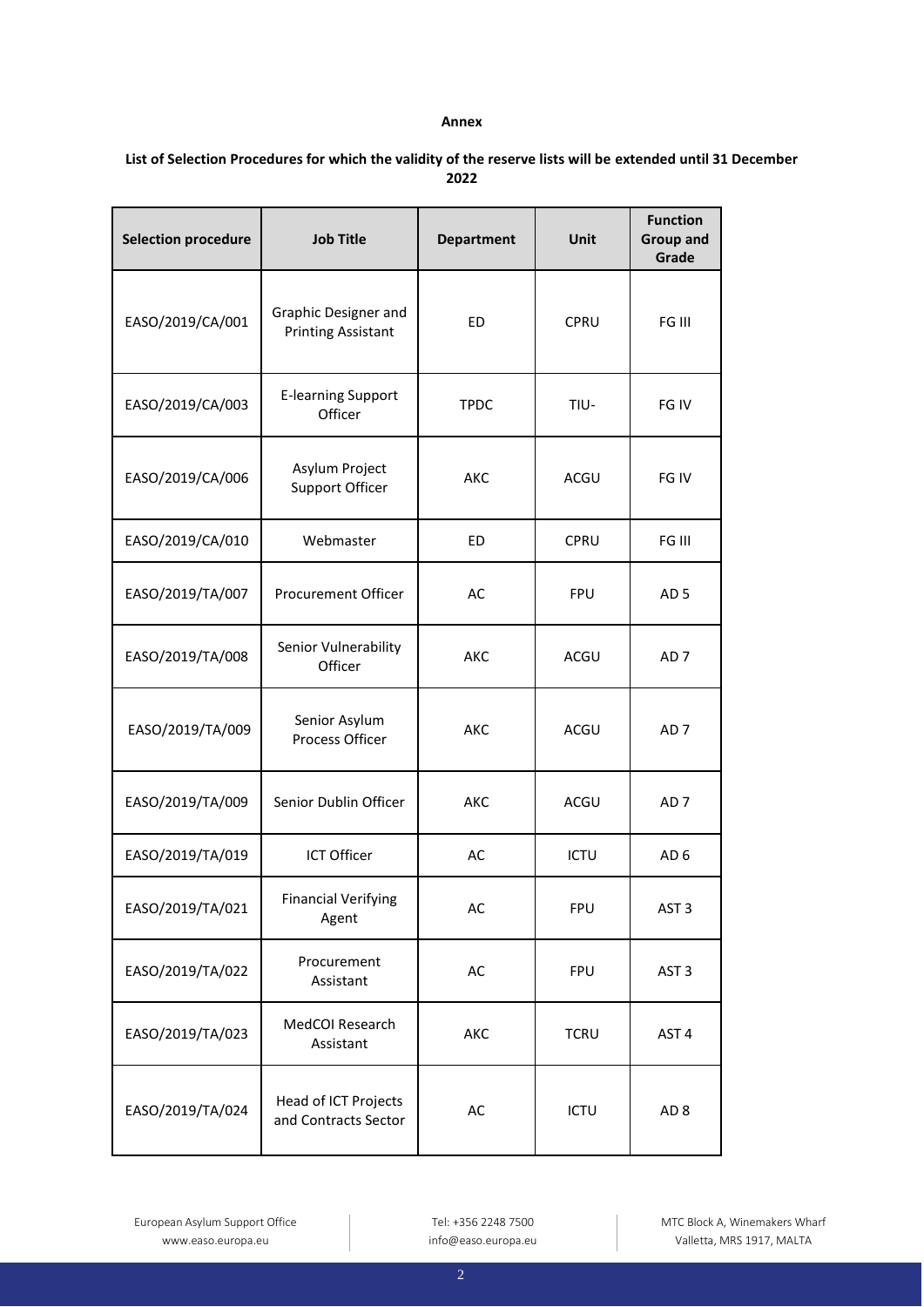| EASO/2019/TA/025 | Administrative<br>Assistant                                  | <b>General Profile</b> | General<br>Profile | AST <sub>1</sub> |
|------------------|--------------------------------------------------------------|------------------------|--------------------|------------------|
| EASO/2020/CA/001 | Administrative<br>Assistant                                  | <b>General Profile</b> | General<br>Profile | FG III           |
| EASO/2020/CA/002 | Videographer -<br>Photographer                               | <b>ED</b>              | CPRU               | FG III           |
| EASO/2020/CA/003 | Editor                                                       | <b>TPDC</b>            | <b>TCRU</b>        | FG IV            |
| EASO/2020/CA/004 | HQ Security Officer                                          | AC                     | <b>HRSU</b>        | FG IV            |
|                  | A) Operations Officer                                        | <b>OSC</b>             | COU                | FG IV            |
| EASO/2020/CA/007 | B) Caseworker<br>Coordinator                                 | <b>OSC</b>             | COU                | FG IV            |
|                  | C) Caseworker Officer                                        | <b>OSC</b>             | COU                | FG IV            |
| EASO/2020/CA/008 | A) Quality Assurance<br>Officer                              | <b>OSC</b>             | COU                | FG IV            |
|                  | B) Research Officer                                          | <b>OSC</b>             | COU                | FG IV            |
|                  | A) Operations Officer<br>- Legal Analysis and<br>Assessments | <b>OSC</b>             | COU                | FG IV            |
|                  | <b>B) Operations Officer</b><br>- Field Support<br>Officer   | <b>OSC</b>             | COU                | FG IV            |
| EASO/2020/CA/009 | C) Operations Officer<br>- Project Officer                   | OSC                    | COU                | FG IV            |
|                  | A) Field Support<br><b>Operations Assistant</b>              | <b>OSC</b>             | COU                | FG III           |
|                  | B) Information<br>Provider                                   | OSC                    | COU                | FG III           |

Tel: +356 2248 7500 info@easo.europa.eu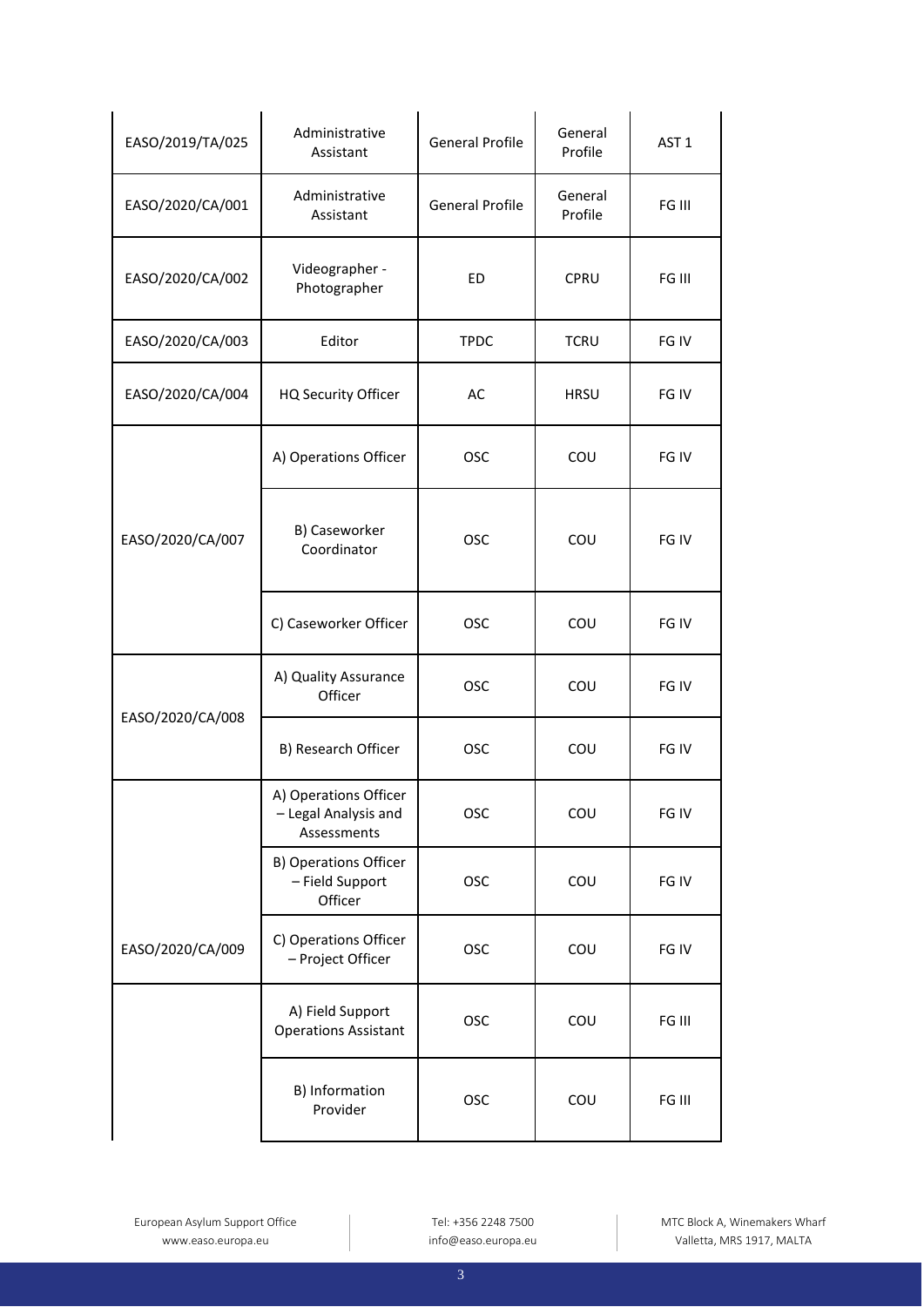|                  | C) Registration<br>Assistant                                     | <b>OSC</b>  | COU         | FG III          |
|------------------|------------------------------------------------------------------|-------------|-------------|-----------------|
| EASO/2020/CA/010 | D) Security Assistant                                            | <b>OSC</b>  | COU         | FG III          |
|                  | E) Monitoring and<br><b>Evaluation Assistant</b>                 | <b>OSC</b>  | COU         | FG III          |
| EASO/2020/TA/002 | <b>Quality Assurance</b><br>and Evaluation Officer               | EXO         | QAS         | AD <sub>5</sub> |
| EASO/2020/TA/008 | Head of HRSU                                                     | AC          | <b>HRSU</b> | AD 10           |
| EASO/2020/TA/010 | Information Officer -<br><b>COI</b>                              | AKC         | <b>TCRU</b> | AD <sub>5</sub> |
| EASO/2020/TA/011 | <b>Senior Training</b><br><b>Standard and Quality</b><br>Officer | <b>TPDC</b> | TIU         | AD <sub>7</sub> |
| EASO/2020/TA/012 | Senior E-Learning<br>Project Officer                             | <b>TPDC</b> | TIU         | AD <sub>7</sub> |
| EASO/2020/TA/014 | Communications<br>Officer                                        | <b>ED</b>   | CPRU        | AD <sub>5</sub> |
| EASO/2020/TA/016 | <b>Head of Operational</b><br>Office Cyprus                      | OSC         | COU         | AD <sub>8</sub> |
| EASO/2020/TA/017 | Senior ICT Officer                                               | AC          | <b>ICTU</b> | AD <sub>7</sub> |
|                  | <b>Reception Officer</b>                                         | AKC         | ACGU        | AD <sub>6</sub> |
| EASO/2020/TA/019 | <b>Vulnerability Officer</b>                                     | AKC         | ACGU        | AD <sub>6</sub> |
|                  | <b>Finance Officer</b>                                           | AC          | <b>FPU</b>  | AD <sub>6</sub> |
| EASO/2020/TA/020 | Procurement Officer                                              | AC          | <b>FPU</b>  | AD <sub>6</sub> |

European Asylum Support Office www.easo.europa.eu

Tel: +356 2248 7500 info@easo.europa.eu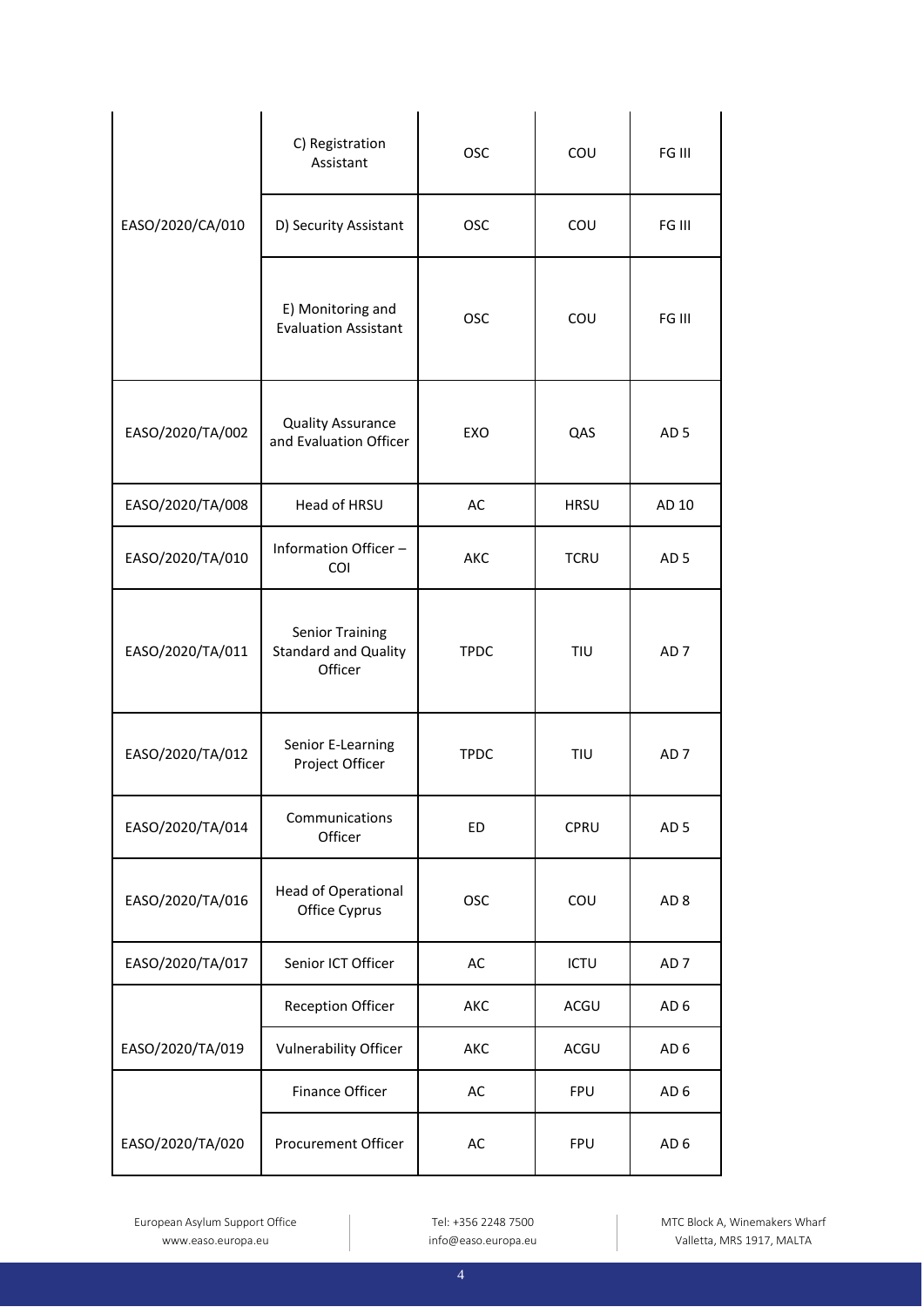| EASO/2020/TA/022  | ICT Assistant -<br><b>Business Analyst</b>                     | AC                     | <b>ICTU</b>        | AST <sub>3</sub> |
|-------------------|----------------------------------------------------------------|------------------------|--------------------|------------------|
| *EASO/2021/CA/001 | <b>Operations Officer</b>                                      | C1                     | EDU, COU           | FG IV            |
| EAS0/2021/CA/002  | <b>Evaluation Officer</b>                                      | ED                     | EXO                | FG IV            |
| EASO/2021/CA/003  | Legal Officer                                                  | ED                     | EXO                | FG IV            |
| *EASO/2021/CA/004 | Administrative<br>Assistant                                    | C <sub>5</sub>         | General<br>Profile | FG II            |
|                   | Administrative<br><b>Assistant - General</b><br>Administration | <b>General Profile</b> | General<br>Profile | FG III           |
|                   | Administrative<br><b>Assistant - Finance</b>                   | <b>General Profile</b> | General<br>Profile | FG III           |
|                   | Administrative<br>Assistant - Facility<br>Management           | <b>General Profile</b> | General<br>Profile | FG III           |
| *EASO/2021/CA/005 | Administrative<br>Assistant - ICT Service<br>Desk              | <b>General Profile</b> | General<br>Profile | FG III           |
| *EASO/2021/CA/006 | ICT Assistant -<br><b>Customer Care and</b><br>Communication   | C <sub>4</sub>         | <b>ICTU</b>        | FG III           |
| *EASO/2021/CA/007 | <b>ICT Service Desk</b><br>Officer                             | C <sub>4</sub>         | <b>ICTU</b>        | FG IV            |
| EAS0/2021/TA/002  | Head of International<br>Cooperation Sector                    | ED                     | EICU               | AD <sub>8</sub>  |

European Asylum Support Office www.easo.europa.eu

Tel: +356 2248 7500 info@easo.europa.eu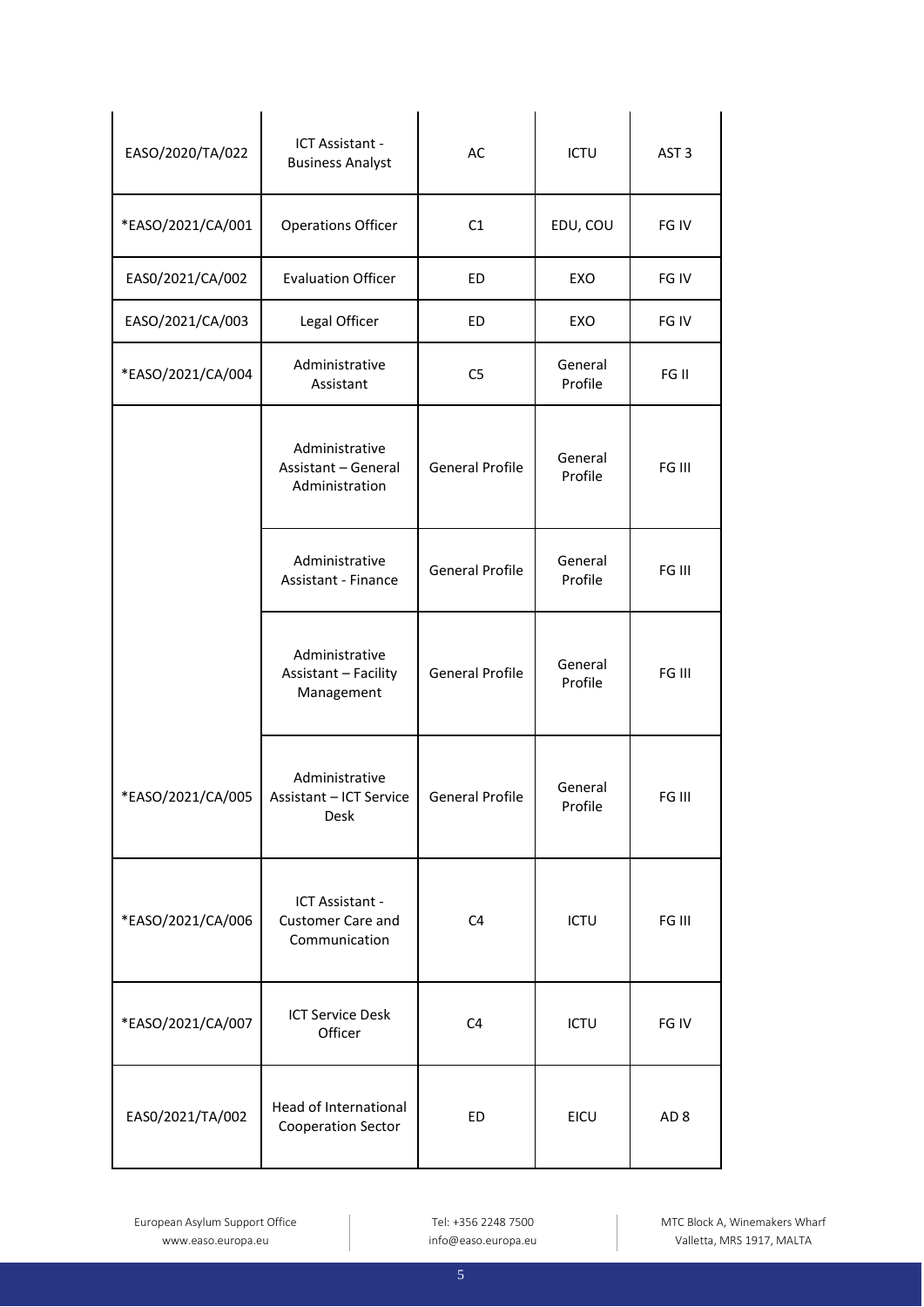|                   | Research Assistant -<br><b>Operational Analysis</b>        | <b>AKC</b>             | SAU                | AST <sub>4</sub> |
|-------------------|------------------------------------------------------------|------------------------|--------------------|------------------|
| EASO/2021/TA/003  | Research Assistant -<br>Strategic Analysis and<br>Research | AKC                    | SAU                | AST <sub>4</sub> |
| EASO/2021/TA/004  | Senior Information<br>and Analysis Officer                 | C <sub>3</sub>         | SAU                | AD <sub>7</sub>  |
| EAS0/2021/TA/005  | <b>Executive Officer</b>                                   | ED                     | EXO                | AD <sub>6</sub>  |
| EAS0/2021/TA/006  | Asylum Processes<br>Officer                                | C <sub>3</sub>         | ACGU               | AD <sub>5</sub>  |
|                   | Administrative<br>Assistant (Generalist)                   | <b>General Profile</b> | General<br>Profile | AST <sub>3</sub> |
|                   | <b>Training Standards</b><br>Assistant                     | <b>General Profile</b> | General<br>Profile | AST <sub>3</sub> |
|                   | <b>HR Assistant</b>                                        | <b>General Profile</b> | General<br>Profile | AST <sub>3</sub> |
| *EASO/2021/TA/007 | Procurement<br>Assistant                                   | <b>General Profile</b> | General<br>Profile | AST <sub>3</sub> |
|                   | <b>Finance Assistant</b>                                   | <b>General Profile</b> | General<br>Profile | AST <sub>3</sub> |
| EASO/2021/TA/008  | Research Assistant                                         | C <sub>3</sub>         | ACGU               | AST <sub>4</sub> |
| EASO/2021/TA/009  | <b>Head of Situational</b><br>Awareness Unit               | C <sub>3</sub>         | SAU                | AD 10            |
| EASO/2021/TA/010  | HR Officer                                                 | C <sub>4</sub>         | <b>HRSU</b>        | AD <sub>5</sub>  |
| *EASO/2021/TA/012 | Head of Asylum<br>Cooperation and<br><b>Guidance Unit</b>  | AKC                    | ACGU               | AD 10            |

Tel: +356 2248 7500 info@easo.europa.eu